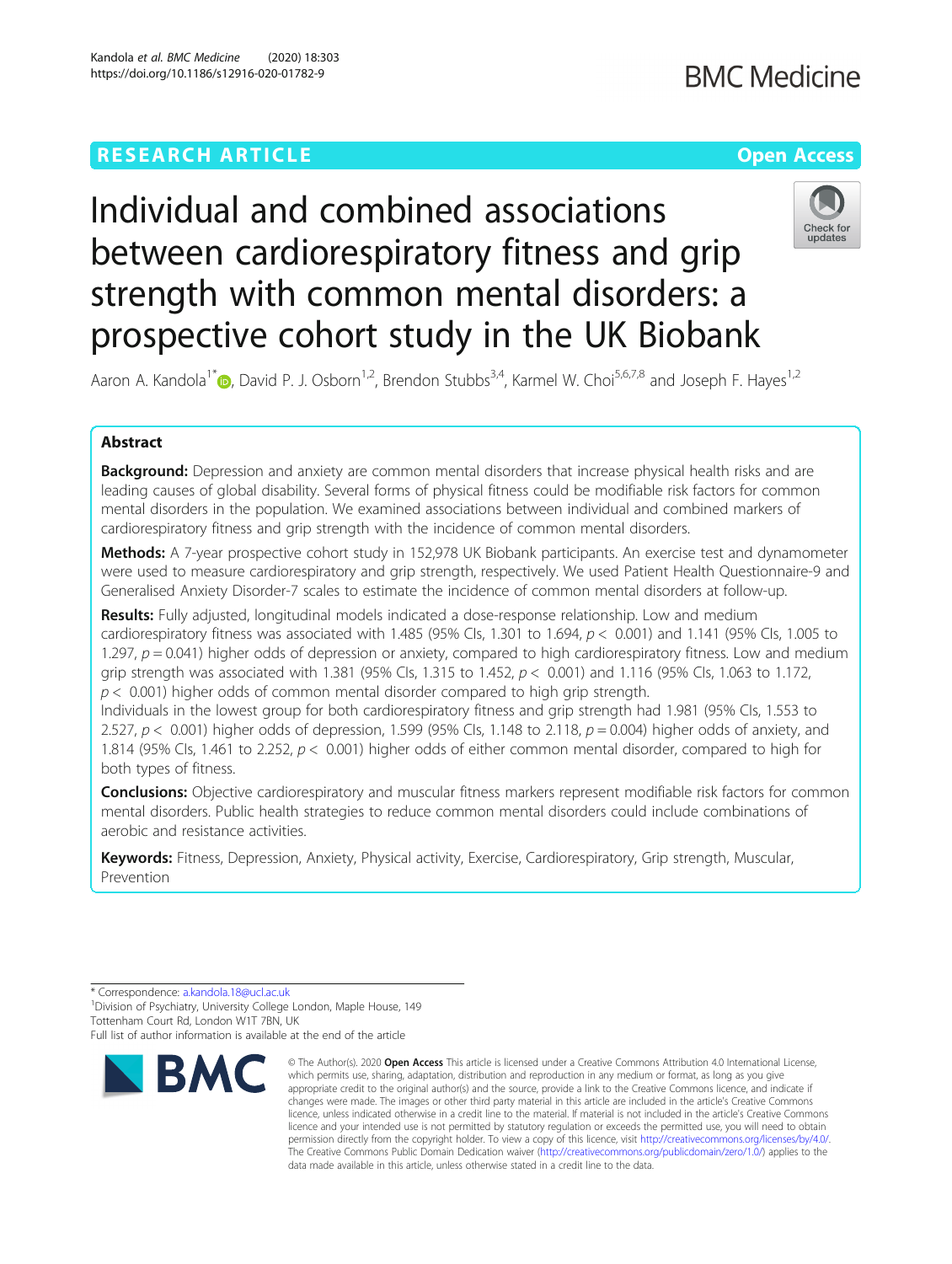#### Background

Common mental disorders are major contributors to the global health burden, with depression and anxiety disorders being the first and sixth leading causes of disability worldwide, respectively [[1\]](#page-8-0). They can substantially affect daily functioning and are associated with elevated physical health risks over time, including a higher incidence of cardiovascular disease and premature mortality [\[2](#page-8-0)–[4](#page-8-0)]. Structured physical activity interventions have been shown to reduce common mental health symptoms with a moderate-to-large effect size  $[5-11]$  $[5-11]$  $[5-11]$  $[5-11]$  $[5-11]$ . Low physical activity may be a modifiable, population-level risk factor for common mental disorders [[12](#page-8-0)–[16](#page-9-0)]. However, nearly prior all studies use self-reported measures of activity, which are prone to bias  $[17]$  $[17]$ . Physical activity has a major influence on cardiorespiratory fitness (CRF) and muscular strength [\[18,](#page-9-0) [19](#page-9-0)], two related but distinct markers of physical fitness that are reliable indicators of overall health, disease risk, and mortality [\[20](#page-9-0)–[27\]](#page-9-0). Both are measurable in large groups through validated fitness tests that produce objective outputs, which may also act as surrogate markers of habitual physical activity that are not reliant on self-report [[18,](#page-9-0) [28\]](#page-9-0).

There is limited research on the associations between physical fitness markers and the incidence of common mental disorders. A recent meta-analysis of prospective cohort studies found that low CRF was associated with a 47% (HR = 1.47, 95% CI 1.23, 1.76) higher incidence rate of common mental disorders [\[28](#page-9-0)]. However, these results were from a small number of studies  $(n = 4)$  with substantial heterogeneity ( $I^2 = 85.1\%$ ) and most focused on depression rather than anxiety. Fewer studies have focused on the role of overall muscular strength, for which grip strength is a simple clinical proxy measure [[29](#page-9-0)–[31](#page-9-0)]. Some small cross-sectional [[32](#page-9-0), [33](#page-9-0)] and longitudinal [[34](#page-9-0)–[36](#page-9-0)] studies suggest that low grip strength is associated with a higher incidence of depression and one with anxiety [[37\]](#page-9-0). However, longitudinal findings have been inconsistent, and more high-quality data from large samples are necessary. Most studies only focus on depression, despite anxiety disorders being another major source of global disability and highly comorbid with depression [[38\]](#page-9-0).

Low physical fitness, indexed by CRF or grip strength, could be a useful risk factor for common mental disorders in the population. We are not aware of any largescale studies focusing on associations between individual and combined CRF and grip strength with the incidence of common mental disorders. CRF and grip strength reflect different physiological profiles and indicate different types of habitual physical activity, i.e. aerobic vs. resistance training. Combined training to increase both CRF and strength leads to improved physical health outcomes than focusing on either component of fitness alone [[39](#page-9-0)–[42](#page-9-0)]

and the same may be true for mental health. A recent cross-sectional study in adolescents found that CRF and not muscular strength was associated with fewer psychological difficulties, but did not assess the combination of CRF and muscular strength [\[43\]](#page-9-0).

To address these knowledge gaps, we conducted the first prospective study to examine associations between individual and combined markers of CRF and grip strength with the incidence of depression and anxiety. We aimed to (1) examine longitudinal associations between CRF, grip strength, and the incidence of common mental disorders and (2) investigate associations between combined fitness levels with the incidence of common mental disorders.

#### **Methods**

#### **Participants**

The UK Biobank is a prospective cohort study that recruited 502,682 participants (5.5% response rate) aged 40 to 69 years from the general population of England, Scotland, and Wales, between April 2007 and December 2010 [\[44\]](#page-9-0). Participants completed a baseline battery of touchscreen questionnaires, physical measures, imaging, genetic, and biological assessments in 22 research centres across the UK [\[45\]](#page-9-0). Our sample included participants who had a valid measure of baseline symptoms and at least one measure of grip strength or CRF  $(n =$ 491,278) at baseline. For the longitudinal analyses, we restricted the sample to participants who also had a completed Patient Health Questionnaire-9 (PHQ-9) and Generalised Anxiety Disorder-7 (GAD-7) at follow-up (2017) and at least one measure of grip strength or CRF  $(n = 152,978)$ .

#### Exposure(s): cardiorespiratory fitness and grip strength

A subset of Biobank participants completed fitness tests between August 2009 and December 2010. Participants completed a 6-min submaximal exercise test on a stationary bike (eBike Comfort Ergometer, General Electric). Individualised protocols were developed to calculate an appropriate workload based on participants' age, height, weight, sex, and resting heart rate. A four-lead ECG was used to monitor heart rate before, during, and in the recovery phase following the test.

We followed protocols from previous studies to estimate CRF from the submaximal tests  $[46, 47]$  $[46, 47]$  $[46, 47]$  $[46, 47]$ . We first estimated the work rate participants would have achieved in a maximal fitness test. The maximal work rate maps onto maximum oxygen consumption (VO<sub>2max</sub>), which is an indicator of CRF. We estimated maximal work rate (measured in watts) from heart rate before the test, maximum heart rate during the test, and work rate at the end of the test using linear regression. We then extrapolated the regression line to participants'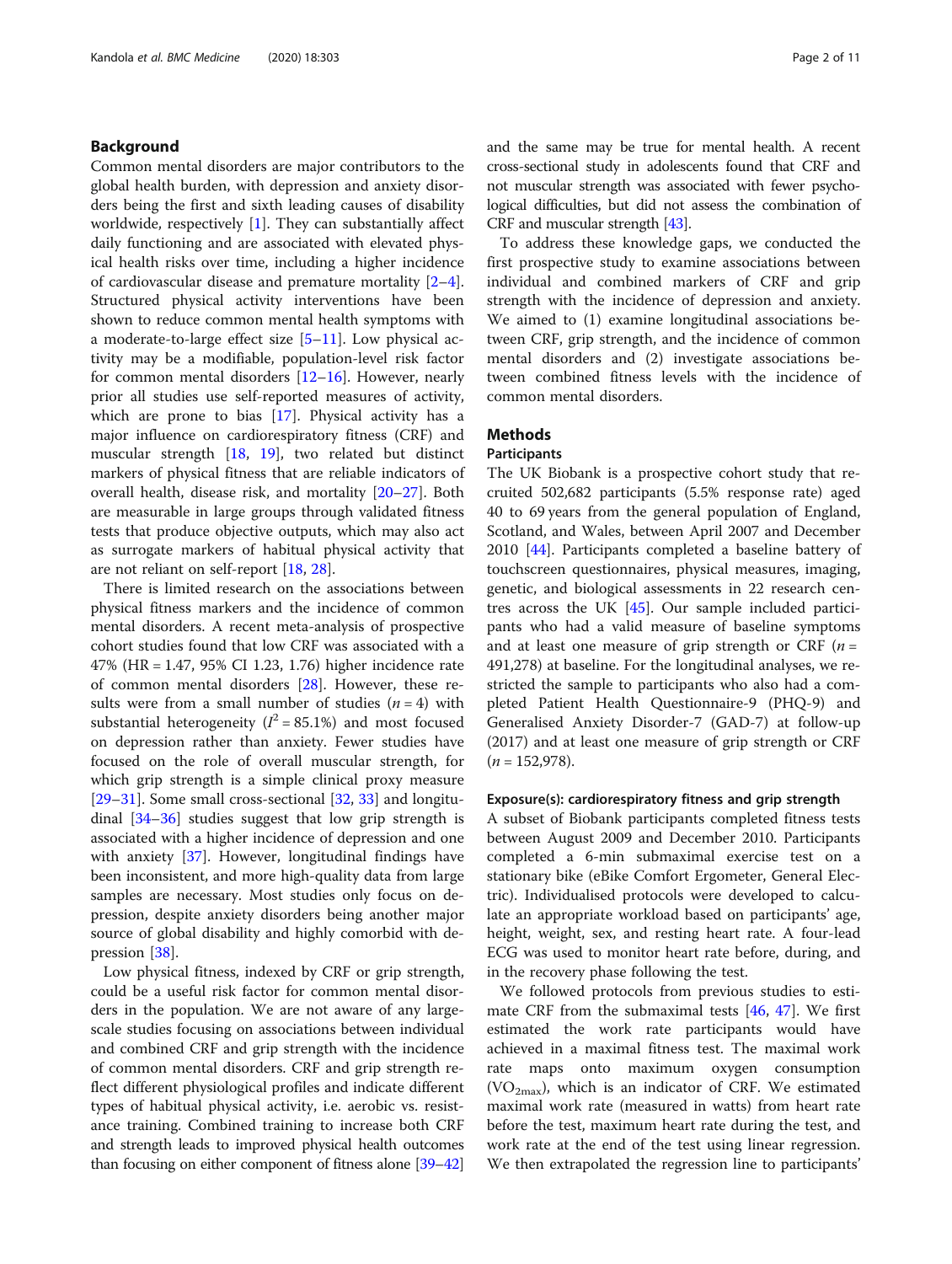age-predicted maximal heart rate using the equation:  $208 - 7 \times$  age [\[48](#page-9-0)], assuming a linear relationship.

To estimate maximum oxygen consumption, we used the equation:  $7 + (10.8 \times \text{maximal work rate (in watts)})/$ body weight (in kg)) [[49](#page-9-0)]. Maximal oxygen consumption is a continuous measure of CRF expressed in millilitres of oxygen per kilogramme of body weight per minute (ml kg-1.min-1). We used metabolic equivalents (METs) to express CRF output, where 1 MET is 3.5 ml kg-1.min-1.

Grip strength was measured using a Jamar j00105 hydraulic hand dynamometer in each hand. Participants grasp the handle sitting in an upright position and squeeze as strongly as possible for 3 s. The output was expressed in kilogrammes (kg), taking the mean value of each hand.

For the main analysis, we created age- and sexadjusted tertiles of grip strength and CRF, in line with previous work [\[47](#page-9-0)]. The tertiles represent low, medium, and high fitness groups. These groupings were to aid interpretation and account for possible non-linear associations between fitness and mental health. We also used continuous CRF and grip strength exposure variables in the secondary analysis, with CRF presented in METs and grip strength in 5 kg increments as in previous studies [\[46](#page-9-0)].

#### Outcome(s): common mental disorders

At baseline (2006 to 2010), common mental health symptoms were measured using 3 questions from Patient Health Questionnaire-9 (PHQ-9) that cover core features of depression (low mood, anhedonia, and lethargy) [\[50](#page-9-0)]. It contains an additional question adapted from the PHQ-9 to cover tenseness, a common feature of anxiety disorders. The questionnaire uses a four-point ordinal scale from 0 (not at all) to 3 (nearly every day), with scores ranging from 0 to 12. Ultra-brief adaptations of the PHQ-9 have good agreement with longer scales for both depression and anxiety symptoms [\[51](#page-9-0)]. We used a continuous symptom score for this measure due to the lack of a valid cut-off.

At follow-up, common mental health symptoms were measured in a 2017 Mental Health Questionnaire, which included the PHQ-9 and Generalised Anxiety Disorder-7 (GAD-7) questionnaire. The PHQ-9 is a depression screening instrument with nine questions on a four-point ordinal scale from 0 (not at all) to 3 (nearly every day) [[50\]](#page-9-0). Total scores range from 0 to 27, with higher scores indicating greater symptom severity. We defined possible incidences of depression using an established cut-off (scores  $\geq 10$ ) for the main analysis and a continuous symptom score (secondary analysis). Previous studies show that a cut-off score of  $\geq 10$  has 88% sensitivity and specificity for identifying incident major depression [[50](#page-9-0)].

The GAD-7 is a 7-item anxiety scale using the same four-point ordinal scale as the PHQ-9 [[52\]](#page-9-0). Scores range from 0 to 21. We defined possible incidences of generalised anxiety disorders using an established cut-off (scores  $\geq 10$ ) in the main analysis and continuous symptom score for the secondary analysis. This cut-off has a sensitivity of 89% and specificity of 82% [\[52](#page-9-0)].

#### Confounding variables

We constructed a directed acyclic graph (DAG) of the proposed causal assumptions between exposure, outcome, and confounding variables that informed our analysis (Additional file [1,](#page-8-0) Figure 1). Possible confounding variables for this analysis include the following: age, sex, socioeconomic position (household income of < £18,000, £18,000 to £30,999, £31,000 to £51,999, £52,000 to £100, 000, and  $> \pounds 100,0000$ , baseline mental health symptoms, smoking status (current, former, or never), total physical activity (total daily minutes spent walking and in moderate or vigorous activity from the International Physical Activity Questionnaire (IPAQ)), education level (degree, A/AS-level, O-level/GCSE, CSE, NVQ/HND/HNC, other qualifications, none), parental depression, chronic illness (self-reported yes or no), and diet (pieces of fruit and vegetable per day).

Our DAG indicated that adiposity (body fat percentage) could be on the causal pathway between fitness and common mental health symptoms. To avoid overadjustment, we only include body fat as a confounding variable in the sensitivity analysis. Other variables used in the sensitivity analyses include a self-reported indicator of having visited a doctor or psychiatrist for depression, nerves, or anxiety in the past to identify participants with a history of common mental disorders.

#### Analysis

Descriptive variables include means and standard deviations for normally distributed variables and medians and interquartile ranges for non-normally distributed variables.

#### Main analysis

The main analysis consists of two main components. The first aimed to determine longitudinal associations between individual domains of CRF, grip strength, and common mental health symptoms and disorders (aim 1). The second part investigated longitudinal associations between combined fitness and the incidence of common mental disorders (aim 2).

Firstly, we used logistic regression models with depression and anxiety incidence as outcomes and grip strength and CRF as categorical exposures, in separate models. We ran crude and fully adjusted iterations of all models. Secondly, the analysis of the combined role of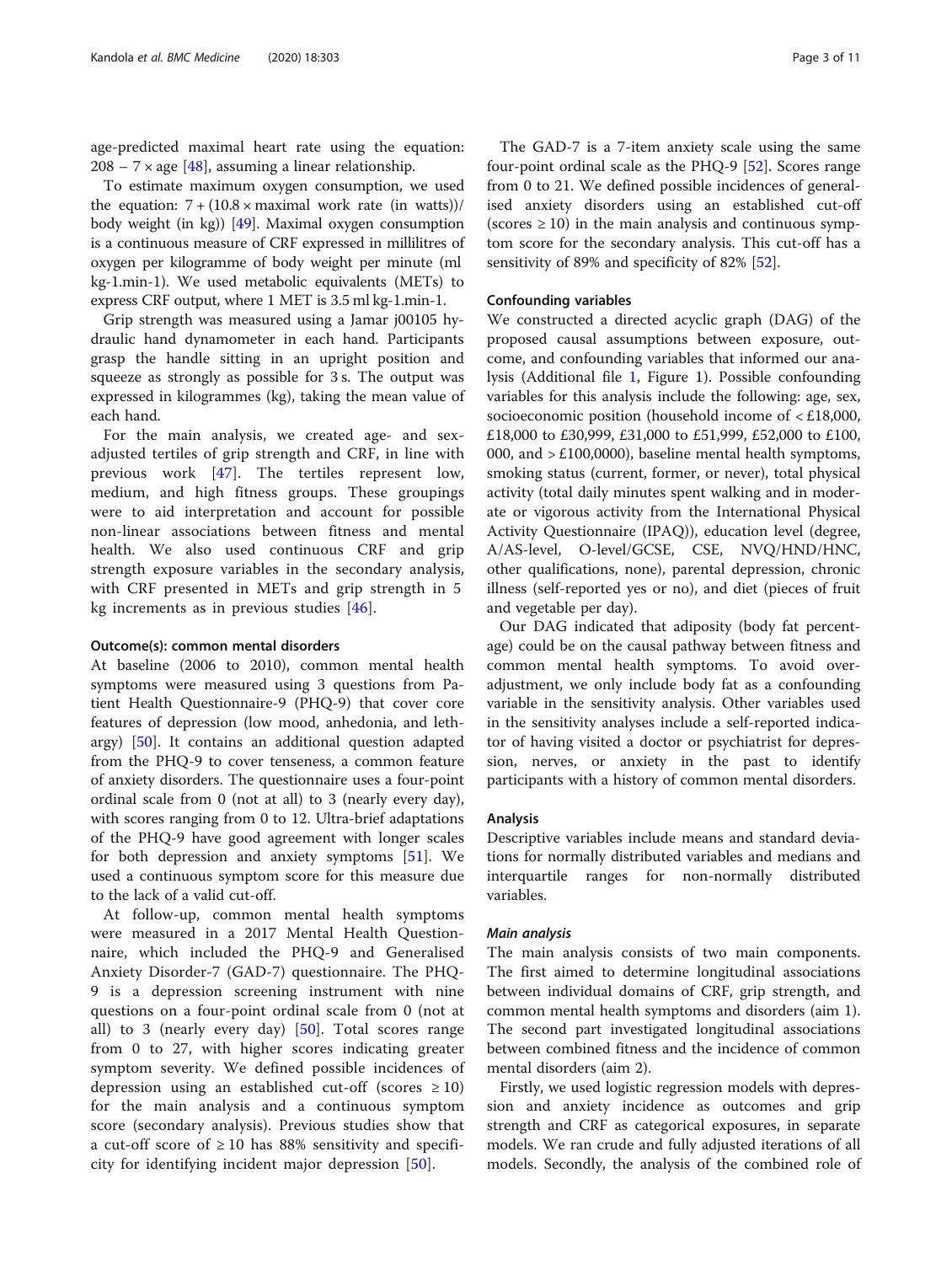CRF and grip strength derived logistic regression models with the same mental health outcomes and adjustments as our initial longitudinal models but using combined fitness as the main categorical exposure. Combined fitness includes both CRF and grip strength, which were positively correlated  $(r = 0.40)$ . We compared combinations of CRF and grip strength, using the high CRF and high grip strength group as the reference category.

#### Secondary and sensitivity analysis

In the secondary analysis, we examined cross-sectional associations between CRF and grip strength with common mental health symptoms at baseline  $(n = 491,278)$ . We used negative binomial regression models as with symptom scores on a quasi-continuous scale. We used negative binomial regression to account for the high positive skew and over-dispersion of the symptom scores. We present the output of negative binomial regressions as a percentage change in symptom scores. High fitness was the reference category for both exposure models.

We also reran the first part of the main analysis using continuous exposure variables (per 1-MET for CRF and per 5 kg for grip strength). We then created age and sexstandardised z scores for each exposure and ran the same models with age- and sex-exposure as multiplicative interaction terms to examine possible interactions.

We also carried out several sensitivity analyses determined a priori to examine the robustness of our main findings and explore alternative explanations. These included rerunning the longitudinal models from part 1 of the main analysis and in separate models: (1) excluding participants with a self-reported history of depression or anxiety prior to the baseline to further reduce the risk of residual confounding from reverse causation, (2) including adiposity as a possible confounding variable to examine the alternative hypothesis that adiposity is not on the causal pathway, and (3) using lower thresholds for defining depression (PHQ  $\geq$  8) and anxiety (GAD-7  $\geq$  8) disorders [[53](#page-9-0), [54](#page-9-0)].

We then performed an adjusted multivariate linear model with CRF and grip strength as continuous exposures and PHQ-9 and GAD-7 scores as continuous outcomes. This was to assess whether both exposures were associated with depression and anxiety outcomes independently by testing each exposure coefficient across the equations for both outcomes. We also calculated e values to assess the plausibility of unmeasured confounding affecting our findings [\[55\]](#page-9-0). The e value estimates the required strength of an unmeasured confounding variable that would nullify the observed associations between our exposure and outcomes, while accounting for all measured covariates [\[56](#page-9-0)].

We reran the first part of the main longitudinal analysis in a full cohort with imputed missing data to assess the risk selection bias within our longitudinal sample  $(n = 152,978)$ . We used multiple imputation models with chained equations to estimate missing data, as detailed in Methodology 1 (Additional file [1](#page-8-0)).

#### Results

#### Participants

At baseline, there were 491,278 participants with complete CRF or grip strength data. For the adjusted longitudinal (main) analysis, 147,141 participants had complete data for grip strength and 22,667 for CRF. For the cross-sectional (secondary) analysis, there were 465, 757 participants in the fully adjusted analysis for grip strength and 60,838 for CRF data. According to the PHQ-9 and GAD-7 scales, 9156 (5.99%) participants met the criteria for depression, 5282 (3.45%) for anxiety, and 11,295 (7.39) for either common mental disorder at the 7-year follow-up. Tables [1](#page-4-0) and [2](#page-5-0) (Additional file [1\)](#page-8-0) respectively contain baseline characteristics of participants by the CRF group and by grip strength group.

#### Main analysis

Longitudinal models for CRF and grip strength as separate exposures with incident depression, anxiety, and depression or anxiety as outcome variables are presented in Table [1](#page-4-0). Adjusted models indicate that low CRF was associated with a 1.596 (95% CIs, 1.378, 1.849  $p < 0.001$ ) and medium CRF was associated with a 1.154 (95% CIs, 0.999, 1.334,  $p = 0.051$ ) increase in the odds of depression compared with the high CRF group. Low CRF was associated with a 1.230 (95% CIs, 1.020, 1.483,  $p = 0.030$ ) increase in the odds of anxiety compared to high CRF. Low CRF was associated with a 1.485 (95% CIs, 1.301, 1.694,  $p < 0.001$ ) and medium CRF with a 1.141 (95% CIs, 1.005, 1.297,  $p = 0.041$ ) increase in the odds of either common mental disorder compared to high CRF.

Low grip strength was associated with a 1.410 (95% CIs, 1.355, 1.490,  $p < 0.001$ ) and medium with a 1.126 (95% CIs, 1.066, 1.189,  $p < 0.001$ ) increase in the odds of depression compared with high grip strength. Compared with high, low grip strength was associated with a 1.380 (95% CIs, 1.286, 1.480,  $p < 0.001$ ) and medium with a 1.145 (95% CIs, 1.068, 1.228, p < 0.001) increase in the odds of anxiety. Low grip strength was associated with 1.381 (95% CIs, 1.315, 1.452,  $p < 0.001$ ) and medium with 1.116% (95% CIs, 1.063, 1.172,  $p < 0.001$ ) higher odds of depression or anxiety.

Table [2](#page-5-0) shows the results from the combined fitness exposures of CRF and grip strength. Compared to the high fitness group (high CRF *and* grip strength), low fitness (low CRF *and* low strength) was associated with 1.981 (95% CIs, 1.553, 2.527,  $p < 0.001$ ) and medium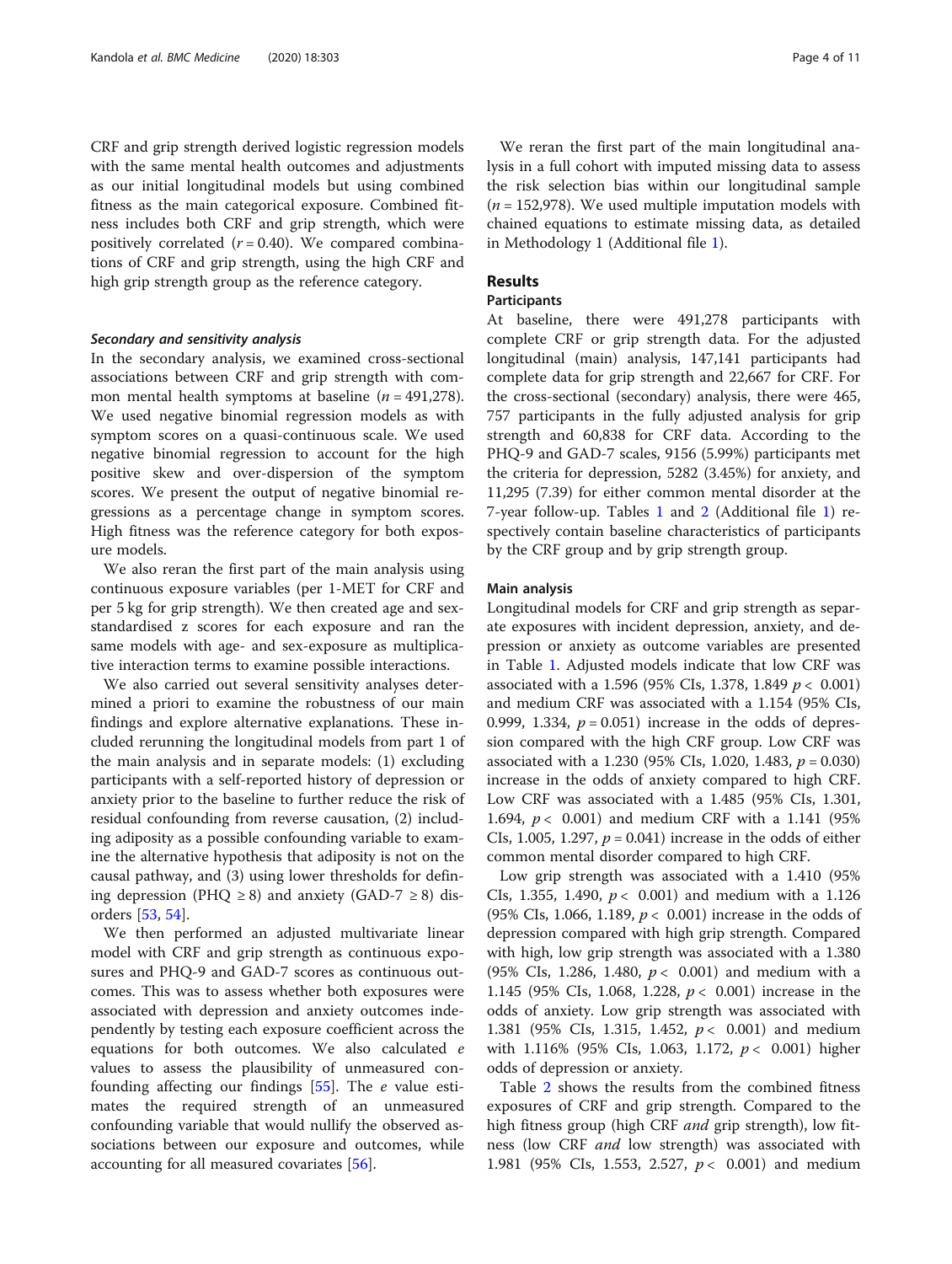<span id="page-4-0"></span>

|                   |                         |               | Common mental disorders                                                |                |                         |               |                                                                                                                                                           |                  |                         |                         |                 |                         |       |                                   |         |
|-------------------|-------------------------|---------------|------------------------------------------------------------------------|----------------|-------------------------|---------------|-----------------------------------------------------------------------------------------------------------------------------------------------------------|------------------|-------------------------|-------------------------|-----------------|-------------------------|-------|-----------------------------------|---------|
|                   |                         | Crude         |                                                                        |                |                         |               |                                                                                                                                                           |                  | Adjusted                |                         |                 |                         |       |                                   |         |
|                   |                         |               | Depression                                                             |                | Anxiety                 |               | Depression or anxiety                                                                                                                                     |                  |                         | Depression              |                 | Anxiety                 |       | Depression or anxiety             |         |
|                   | <b>Fitness</b><br>group | 2             | OR (95% Cls)                                                           | $\overline{a}$ | OR (95% Cls)            | ٩             | OR (95% Cls) P                                                                                                                                            |                  | 2                       | OR (95% Cls) P          |                 | OR (95% Cls) P          |       | OR (95% Cls)                      | م       |
| 的<br>CRF          | $\sim$                  | 23,399        | (1.455, 1.919)<br>- 1671                                               | 0.001          | (1.027, 1.469)<br>1.228 | 0.024         | (1.350, 1.732)<br>1.529                                                                                                                                   | $< 0.001$ 22,667 |                         | (1.378, 1.849)<br>1.596 | $< 0.001$ 1.230 | (1.020, 1.483)          | 0.030 | (1.301, 1.694)<br>1.485           | < 0.001 |
|                   | Medium                  |               | (1.020, 1.347)<br>1.172                                                | 0.025          | (0.904, 1.270)<br>1.072 | 0.425         | (1.027, 1.311)<br>1.160                                                                                                                                   | 0.017            |                         | (0.999, 1.334)<br>1.154 | 0.051           | (0.894, 1.272)<br>1.067 | 0.427 | (1.005, 1.297)<br>1.141           | 0.041   |
|                   | )<br>도구                 |               | Reference                                                              |                |                         |               |                                                                                                                                                           |                  |                         | Reference               |                 |                         |       |                                   |         |
| Grip strength Low |                         | 152,853 1.538 | (1.461, 1.619)                                                         | 0.001          | (1.360, 1.554)<br>1.454 | $0.001$ 1.486 | (1.418, 1.556)                                                                                                                                            |                  | $< 0.001$ 147,141 1.410 | (1.335, 1.490)          | $0.001$ 1.380   | (1.286, 1.480)          |       | (1.315, 1.452)<br>$< 0.001$ 1.381 | 0.001   |
|                   | Medium                  |               | (1.061, 1.178)<br>1.118                                                | 20001          | (1.051, 1.201)<br>1.123 | 0.001         | (1.056, 1.160)<br>1.107                                                                                                                                   | 10000            |                         | (1.066, 1.189)<br>1.126 | $< 0.001$ 1.145 | (1.068, 1.228)          |       | (1.063, 1.172)<br>$0.001$ 1.116   | 10001   |
|                   | fight                   |               | Reference                                                              |                |                         |               |                                                                                                                                                           |                  |                         | Reference               |                 |                         |       |                                   |         |
|                   |                         |               | OR odds ratio, Cls confidence intervals, CRF cardiorespiratory fitness |                |                         |               | Adjusted for age, sex, deprivation, smoking status, baseline symptoms, total physical activity, education, parental depression, chronic illness, and diet |                  |                         |                         |                 |                         |       |                                   |         |

Table 1 Longitudinal associations between CRF and grip strength as separate exposures and common mental disorders Table 1 Longitudinal associations between CRF and grip strength as separate exposures and common mental disorders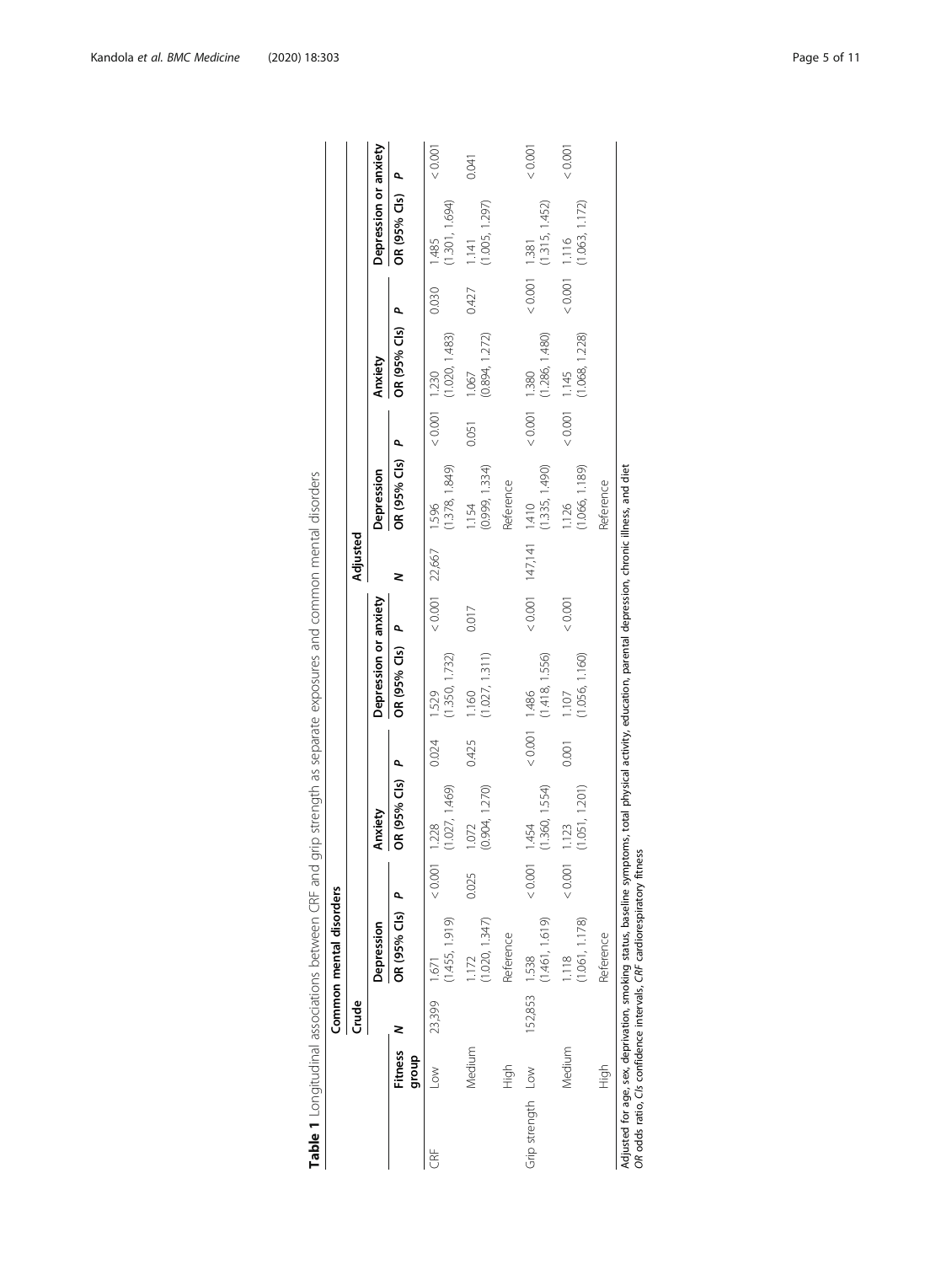<span id="page-5-0"></span>

|                               |              | Common mental disorders |                 |                         |       |                         |       |                        |                         |               |                         |                |                       |       |
|-------------------------------|--------------|-------------------------|-----------------|-------------------------|-------|-------------------------|-------|------------------------|-------------------------|---------------|-------------------------|----------------|-----------------------|-------|
|                               | <b>Crude</b> |                         |                 |                         |       |                         |       | Adjusted               |                         |               |                         |                |                       |       |
|                               | Depression   |                         | Anxiety         |                         |       | Depression or anxiety   |       | Depression             |                         | Anxiety       |                         |                | Depression or anxiety |       |
| Fitness group<br>(n in group) |              | OR (95% Cls)            |                 | OR (95% Cls)            | p.    | OR (95% Cls)            | ۹     |                        | OR (95% Cls)            |               | OR (95% Cls)            | $\overline{a}$ | OR (95% Cls) P        |       |
| Low both<br>(7054)            | 23,330       | 1.667 2.645)<br>2.099   | $< 0.001$ 1.518 | 1.133, 2.036)           | 0.024 | (1.519, 2.295)<br>1.866 |       | $< 0.001$ 22,605 1.981 | (1.553, 2.527)          | $0.001$ 1.559 | (1.148, 2.118)          | $0.004$ 1.814  | (1.461, 2.252)        | 10000 |
| Medium both<br>(7071)         |              | 1.096, 1.758)<br>389    | 0.006           | (0.833, 1.500)<br>1.118 | 0.459 | (1.037, 1.574)<br>1.278 | 0.021 |                        | (1.117, 1.825)<br>1.427 | 0.004         | (0.894, 1.637)<br>1.209 | 0.217          | 1.067, 1.645<br>1.325 | 0.011 |
| High both<br>(8601)           |              | Reference               |                 |                         |       |                         |       |                        | Reference               |               |                         |                |                       |       |

Adjusted for age, sex, deprivation, smoking status, baseline symptoms, total physical activity, education, parental depression, chronic illness<br>OR odds ratio, Cis confidence intervals, CRF cardiorespiratory fitness Adjusted for age, sex, deprivation, smoking status, baseline symptoms, total physical activity, education, parental depression, chronic illness

OR odds ratio, CIs confidence intervals, CRF cardiorespiratory fitness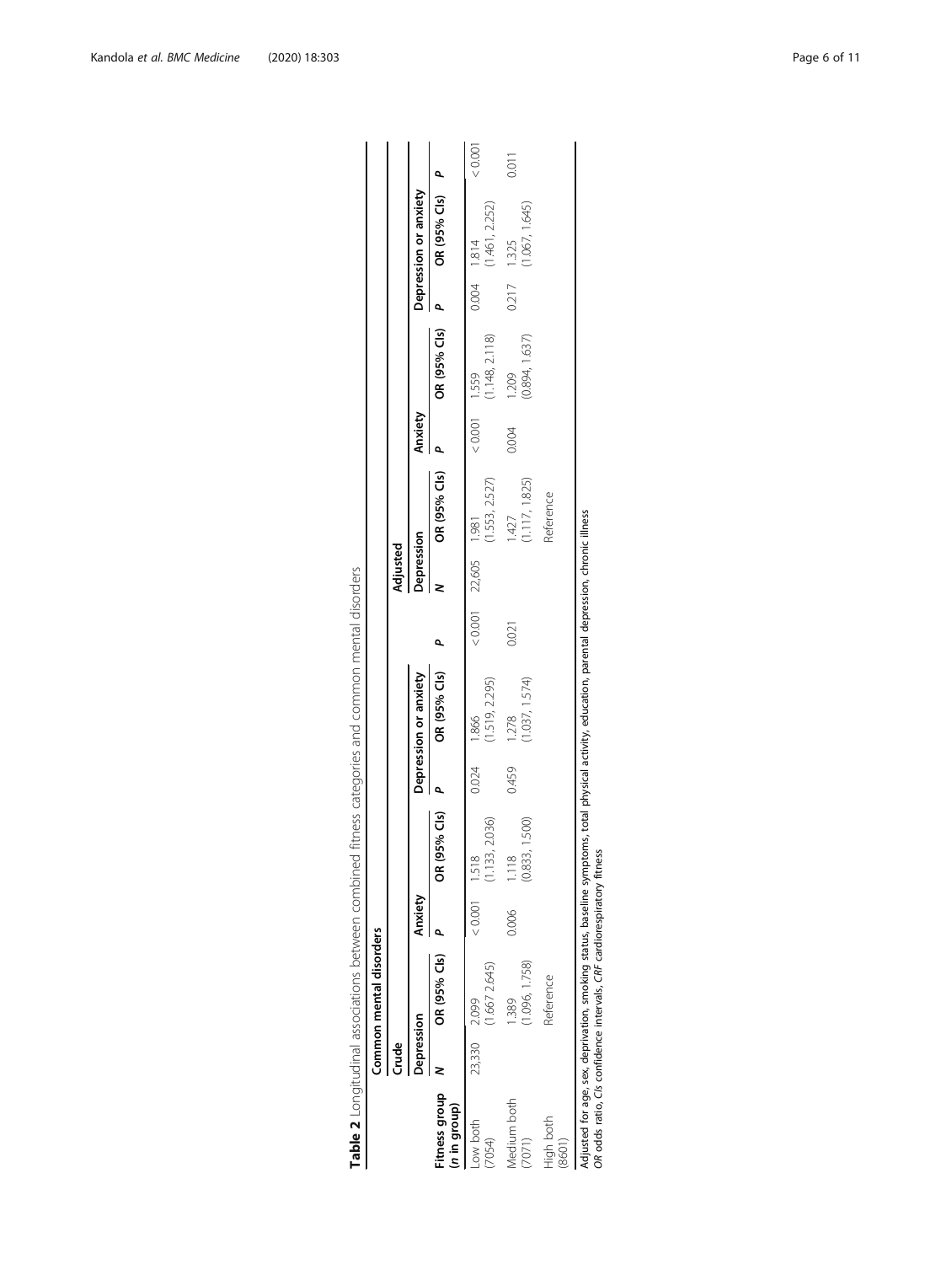with 1.427 (95% CIs, 1.117, 1.825,  $p = 0.004$ ) higher odds of depression. Low fitness was associated with 1.599 (95% CIs, 1.148, 2.118,  $p = 0.004$ ) higher odds of an anxiety disorder, compared with high fitness. Low fitness was associated with a 1.814 (95% CIs, 1.461, 2.252,  $p$  < 0.001) and medium with a 1.325 (95% CIs, 1.067, 1.645,  $p = 0.011$ ) increase in the odds of depression or an anxiety disorder, compared with high combined fitness.

#### Secondary analysis and sensitivity analysis

The fully adjusted cross-sectional analysis examining associations between CRF and common mental health symptoms included 63,372 participants. The models suggest a biological gradient with the medium CRF group associated with a 7% higher symptom score (95% CIs, 4.4%, 9.6%,  $p < 0.001$ ) and low CRF associated with 17.5% higher symptom score (95% CIs, 14.6%, 20.6%,  $p < 0.001$ ) compared to the high CRF group. A similar association was observed for grip strength: compared to the high grip strength group, the medium group had 8.6% (95% CIs, 7.7%, 9.6%, p < 0.001) higher scores and the low group had 26.8% (95% CIs, 25.7%, 27.9%,  $p < 0.001$ ) higher scores.

Fully adjusted longitudinal models with a continuous exposure suggest each 1 MET increase in CRF was associated with a 2.4% lower depression score (95% CI, − 3%, − 1.8%, p < 0.001) and a 1.22% lower anxiety score (95% CI,  $-2\%$ ,  $-0.3\%$ ,  $p < 0.001$ ). Each 5 kg increase in grip strength was associated with a 4.4% lower depression score (95% CI,  $-4.8\%$ ,  $-3.9\%$ ,  $p < 0.001$ ) and a 4.8% lower anxiety score (95% CI, − 5.4%, − 4.2%, p < 0.001).

There was some evidence of an interaction between grip strength and sex ( $p = 0.018$ ) and grip strength and age ( $p = 0.001$ ) for anxiety disorders. For men, each 5 kg increase in grip strength was associated with reduced odds of an anxiety disorder (OR = 0.901, 95% CI, 0.855, 0.950,  $p < 0.001$ ); for women, this reduction was greater (OR = 0.840, 95% CI, 0.809, 0.873,  $p < 0.001$ ). In those aged < 54, a 5-kg increase in grip strength was associated with 12.5% reduction in odds of anxiety  $(OR = 0.875,$ 95% CI, 0.826, 0.927,  $p$  < 0.001), ages ≥ 54 to 65 with 22.8% reduced odds (OR = 0.772, 95% CI, 0.711, 0.837,  $p$  < 0.001), and those ≥ 65 with 27.3% reduced odds  $(OR = 0.727, 95\% \text{ CI}, 0.623, 0.850, p < 0.001).$ 

The results of our sensitivity analyses (see Additional file [1](#page-8-0), Tables 3 to 6) indicate no substantial differences from our main findings. The results from our analyses in a fully imputed cohort were consistent with the findings in the main analysis (Additional file  $1$ , Table 6). The  $e$ values estimate the required strength of an unmeasured confounding variable to nullify the observed associations between our exposure and outcomes. For longitudinal models of the association between low CRF (vs. high) with depression, the *e* value was 2.57 (CI = 2.1), with anxiety was  $1.76$  (CI = 1.16), and depression or anxiety was  $2.33$  (CI = 1.93). The ORs for observed confounding variables in these models ranged between 0.65 and 2.07. For associations between low grip strength (vs. high) with depression, the  $e$  value was 2.17 (CI = 2), with anxiety it was  $2.1$  (CI = 1.89), and for depression or anxiety, it was  $2.11$  (CI = 1.96). Observed confounding variables in these models had ORs ranging from 0.64 to 2.16. For low combined fitness (vs. high), the e value was 3.38  $(CI = 2.48)$  for depression, 2.49  $(CI = 1.56)$  for anxiety, and  $3.03$  (CI = 2.28) for depression or anxiety. Observed confounding variables in these models had ORs ranging from 0.60 to 2.06.

#### **Discussion**

#### Main findings

To the best of our knowledge, this is the first prospective study to examine associations between individual and combined CRF and grip strength with the incidence of common mental disorders in the general population. Low combined fitness (low CRF and low grip strength) was associated with 1.8 times the odds of a common mental disorder compared to high combined fitness, with the medium combined fitness group having 1.3 times the odds. Low combined fitness was associated with 2.0 and 1.6 times higher the odds of depression and anxiety disorders, respectively. When looking at CRF and grip strength as separate exposures, the effect sizes were smaller. We found that compared with high CRF, low CRF was associated with 1.5 times higher odds of a common mental disorder incidence and low grip strength with 1.4 times higher odds. There was some evidence of a dose-response relationship between fitness and the incidence of common mental disorders. We also found that associations with grip strength and anxiety disorders had higher odds ratios for women than men, and for older than younger adults.

These findings were robust to a series of sensitivity analyses. The findings are unlikely to be nullified by an unmeasured confounding variable according to the e values. For example, the e value for combined fitness groups indicates an unmeasured confounding variable would require an association of at least OR = 3.0 with fitness and common mental disorders to nullify the observed associations. The observed confounding variables had ORs ranging from 0.6 to 2.1, suggesting an OR of 3 for an unmeasured confounding variable is unlikely. Our results were also consistent in a full cohort with imputed missing data.

Our study is novel in demonstrating that the combination of low CRF and grip strength is associated with a higher risk of common mental disorders than either type of fitness alone. This finding highlights the importance of focusing on multiple components of fitness and their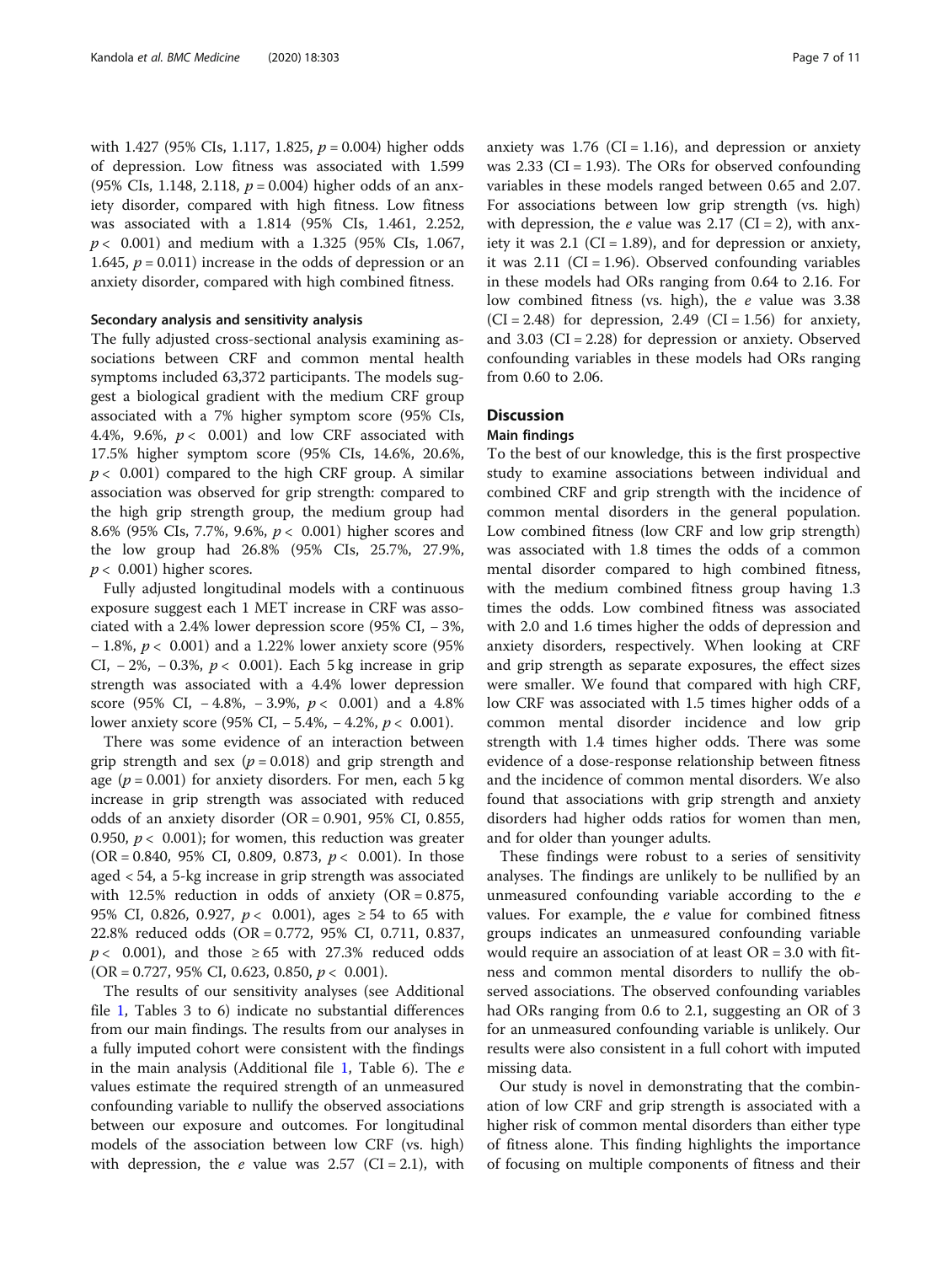associations with mental health. Findings for individual exposures align with results from recent meta-analyses of 4 studies that suggested low CRF was associated with an increased risk of common mental disorders of similar effect size (HR =  $1.47$ , 95% CI 1.23 to 1.76), which also suggested a dose-response relationship [\[28\]](#page-9-0). These findings build on previous prospective studies in smaller samples [[34](#page-9-0)–[37](#page-9-0)] to suggest that low grip strength is a possible risk factor for common mental disorders in adult men and women.

#### Strengths and limitations

This study benefitted from a large sample size and a 7 year follow-up period. It included objective measures of fitness administered by trained staff using validated protocols. The prospective study design, dose-response relationship, consistent results from several sensitivity analyses (including the removal of participants with a history of depression or anxiety), and multiple imputation models, suggest possible biases such as attrition bias, reverse causation, or unmeasured confounding are unlikely to explain our results. The use of DAGs to inform our analysis also improved our ability to estimate causal effects.

The study also had several limitations. We estimated CRF from a submaximal exercise test rather than a gold standard maximal exercise with gas analysis [\[57](#page-9-0)]. However, these tests are prohibitively expensive in large samples and we are aware of only one previous study  $(n =$ 1575) in this area using these gold standard exercise protocols [\[58](#page-9-0)]. Exercise testing was a late addition to Biobank data collection protocols in 2009 and only available for  $\sim$  14% of participants. However, these participants are representative of the wider Biobank sample in terms of sociodemographic and biological characteristics [\[47](#page-9-0)]. Despite the low response rate of 5.5% in obtaining the final Biobank sample, participants are comparable with the general population on several sociodemographic and physical health factors [[44,](#page-9-0) [59\]](#page-10-0).

The observational nature of this study also includes the risk of unmeasured confounding biasing our results. The e values suggest it is unlikely that a single unmeasured confounding variable would explain our main findings. However, multiple unmeasured variables together might explain the associations we found. There may also be some measurement error in the self-reported scales used to record common mental health symptoms compared with clinical diagnoses. However, these scales allowed us to assess symptoms in people who do not seek treatment or are without a formal mental health diagnosis and are extensively validated. It was also not possible to reliably estimate common mental disorder incidence at baseline, only symptoms.

#### Implications and future research

Aerobic and resistance training improves different aspects of physical fitness and randomised controlled trials have found that both types of training can each reduce common mental health symptoms [[5](#page-8-0)–[11\]](#page-8-0). At a population level, improving multiple aspects of fitness could contribute towards a reduction in the incidence of common mental disorders. While broadly increasing physical activity will be beneficial  $[12, 13]$  $[12, 13]$  $[12, 13]$  $[12, 13]$ , structured aerobic and resistance exercises with sufficient intensity to improve fitness may have a greater effect on risk reduction. These combined approaches may also have additive benefits for reducing the physical health risks [[39](#page-9-0)–[42](#page-9-0)] associated with common mental disorders.

It is possible to modify fitness through simple, lowcost physical activity interventions, including in people with common mental health symptoms [\[60\]](#page-10-0). Substantial improvements in fitness are possible within a short timeframe. For example, one study in previously untrained older adults suggested that 3 weeks of regular aerobic exercise was sufficient to improve CRF by 31%, which continued to increase with further training [\[61](#page-10-0)]. Our data suggest that a 31% increase would equate to moving from low to medium CRF and reduce the odds of a common mental disorder by 14.1%. Similar improvements in grip strength over the same period would further reduce the odds of a common mental disorder by 32.5%.

Objective markers of physical fitness approximate habitual physical activity and could also be useful population-level indicators of mental health risk in their own right. Most studies of associations between physical activity and the incidence of common mental disorders use self-reported activity data  $[12, 13]$  $[12, 13]$  $[12, 13]$  $[12, 13]$ . Our study suggests that objective markers of physical fitness could be useful indicators of mental health risk in the population, as they are for physical health risks [\[20,](#page-9-0) [21\]](#page-9-0). Metaanalyses suggest that high physical activity is associated with a 0.83 (95% CI, 0.79 to 0.88) and 0.74 (95% CI, 0.62 to 0.88) [\[12](#page-8-0), [13\]](#page-9-0) lower odds of a depression and anxiety disorders respectively. However, effect sizes for low (combined or individual) physical fitness appear larger in this study and previous meta-analyses [\[28\]](#page-9-0). Objective markers of fitness are increasingly recognised as stronger indicators of cardiovascular disease than physical activity [[25,](#page-9-0) [62\]](#page-10-0), and the same may be true for mental health.

The collection of population-level physical activity data will continue to play a foundational role in monitoring physical and mental health but remains challenging [[63](#page-10-0)]. Physical fitness is a stable surrogate marker of habitual physical activity with objective, clearly defined outputs, such as oxygen uptake  $[18]$ . Fitness may also act through pathways independent of general physical activity [[64,](#page-10-0) [65\]](#page-10-0). For example, measures of CRF can incorporate additional information by capturing the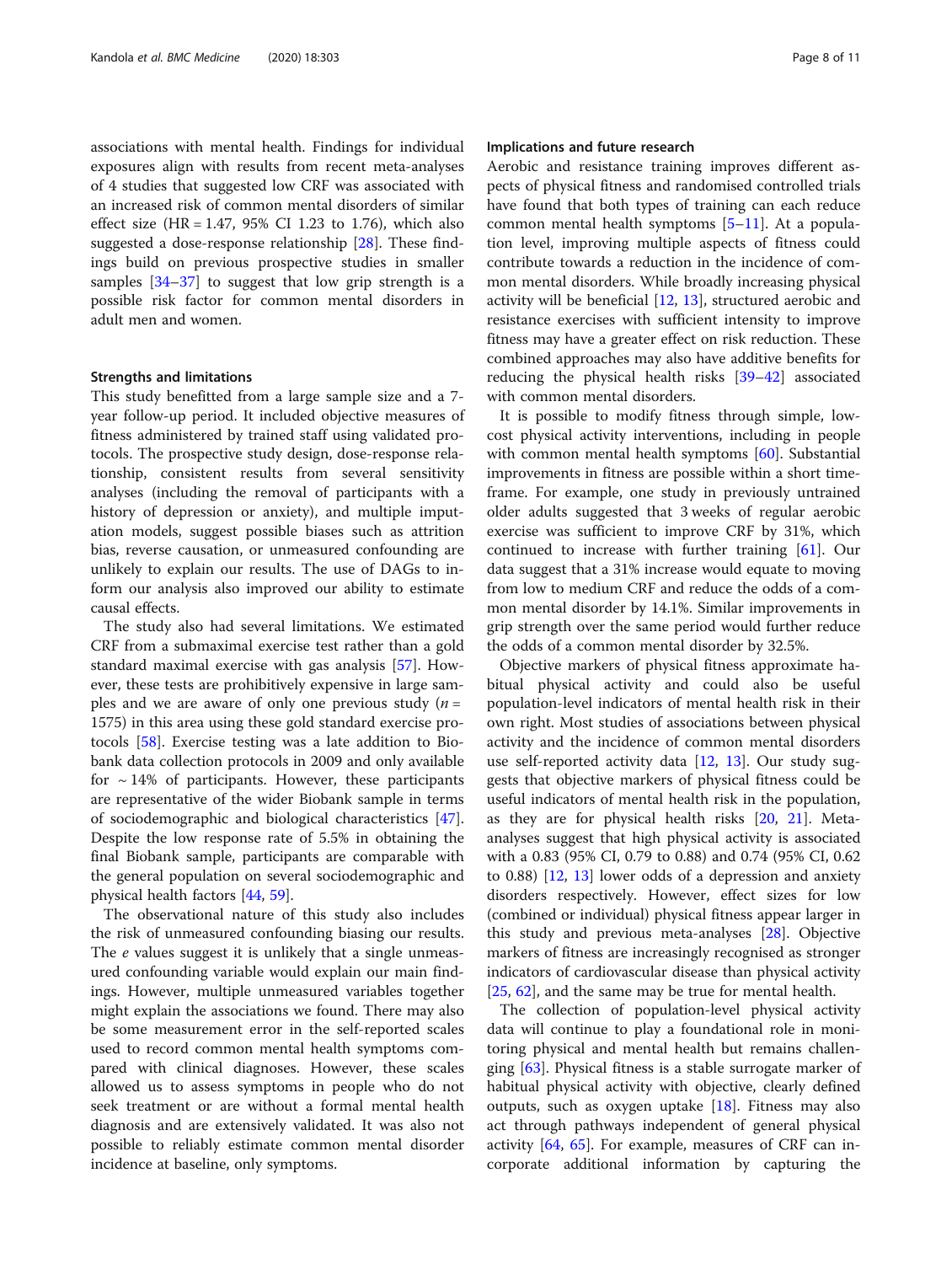<span id="page-8-0"></span>complex interplay between other relevant factors to mental health, such as genetics, body composition, and smoking [\[66\]](#page-10-0). Increased efforts to collect populationlevel physical fitness data could inform our understanding of mental health and the development of public health strategies.

#### Conclusions

Low CRF and grip strength are both associated with an increased incidence of common mental disorders, and the combination of low CRF and low grip strength was associated with the highest level of risk. Physical fitness could be an objectively measurable indicator and a modifiable risk factor for common mental disorders in the population. Public health approaches to improve physical fitness through combined aerobic and resistance activities could reduce the incidence of common mental disorders and improve physical health outcomes for people with mental health symptoms.

#### Supplementary information

Supplementary information accompanies this paper at [https://doi.org/10.](https://doi.org/10.1186/s12916-020-01782-9) [1186/s12916-020-01782-9](https://doi.org/10.1186/s12916-020-01782-9).

Additional file 1. Additional details on the methodology (Figure 1 and Methodology 1), baseline participant characteristics (Tables 1 and 2), sensitivity analyses results (Tables 3 to 6), and STROBE statement.

#### Abbreviations

CRF: Cardiorespiratory fitness

#### Acknowledgements

We are grateful to all participants and staff involved in UK Biobank. This research is a part of project identification number 51093.

#### Authors' contributions

AK, JH, BS, and DO conceptualised the study; AK analysed all the data. All authors wrote and edited the final manuscript. AK had full access to the UK Biobank data. All authors read and approved the final manuscript.

#### Funding

The UK Biobank is funded by the Wellcome Trust, Medical Research Council, Department of Health, Scottish government, Northwest Regional Development Agency, Welsh Assembly government, and British Heart Foundation.

Aaron Kandola is supported by the ESRC (ES/P000592/1). Brendon Stubbs is supported by a Clinical Lectureship (ICA-CL-2017-03-001) jointly funded by Health Education England (HEE) and the National Institute for Health Research (NIHR). Brendon Stubbs is part funded by the NIHR Biomedical Research Centre at South London and Maudsley NHS Foundation Trust. Brendon Stubbs also holds active grants with the Medical Research Council and Guys and St Thomas Charity (GSTT). Brendon Stubbs has received consultancy fees from ASICS Europe BV. Joseph Hayes is supported by the Wellcome Trust (211085/Z/18/Z). David Osborn and Joseph Hayes are supported by the UCLH NIHR Biomedical Research Centre and are also part supported by the NIHR Collaboration for Leadership in Applied Health Research and Care North Thames at Bart's Health NHS Trust. No funding body had any influence on the conception, design, analysis, or production of this manuscript, and the views it expresses are not necessarily those of any funding organisations.

#### Availability of data and materials

All bona fide researchers can apply to access and use the UK Biobank resource.

#### Ethics approval and consent to participate

The authors assert that all procedures contributing to this work comply with the ethical standards of the relevant national and institutional committees on human experimentation and with the Helsinki Declaration of 1975, as revised in 2008. All procedures involving human subjects/patients were approved for the UK Biobank from the North West Multi-centre Research Ethics Committee (11/NW/03820). All UK Biobank participants gave informed consent in accordance with the Declaration of Helsinki prior to enrolment in the study.

#### Consent for publication

Not applicable

#### Competing interests

The authors declare that they have no competing interests.

#### Author details

<sup>1</sup> Division of Psychiatry, University College London, Maple House, 149 Tottenham Court Rd, London W1T 7BN, UK. <sup>2</sup> Camden and Islington NHS Foundation Trust, London, UK.<sup>3</sup> Department of Psychological Medicine, Institute of Psychiatry, Psychology, and Neuroscience, King's College London, London, UK. <sup>4</sup>Physiotherapy Department, South London, and Maudsley National Health Services Foundation Trust, London, UK. <sup>5</sup>Department of Psychiatry, Massachusetts General Hospital, Boston, MA, USA. <sup>6</sup>Department of Epidemiology, Harvard T.H. Chan School of Public Health, Boston, MA, USA. <sup>7</sup>Psychiatric & Neurodevelopmental Genetics Unit, Center for Genomic Medicine, Massachusetts General Hospital, Boston, MA, USA. <sup>8</sup>Stanley Center for Psychiatric Research, Broad Institute, Boston, MA, USA.

#### Received: 29 July 2020 Accepted: 15 September 2020 Published online: 11 November 2020

#### References

- 1. World Health Organisation. Depression and other common mental disorders global health estimates. Geneva: World Health Organization; 2017.
- 2. Batelaan NM, Seldenrijk A, Bot M, van Balkom AJLM, Penninx BWJH. Anxiety and new onset of cardiovascular disease: critical review and meta-analysis. Br J Psychiatry. 2016;208(03):223–31.
- 3. Machado MO, Veronese N, Sanches M, Stubbs B, Koyanagi A, Thompson T, et al. The association of depression and all-cause and cause-specific mortality: an umbrella review of systematic reviews and meta-analyses. BMC Med. 2018;16(1):112.
- 4. Walker ER, RE MG, Druss BG. Mortality in Mental disorders and global disease burden implications. JAMA Psychiatry. 2015;72(4):334.
- 5. Bridle C, Spanjers K, Patel S, Atherton NM, Lamb SE. Effect of exercise on depression severity in older people: systematic review and meta-analysis of randomised controlled trials. Br J Psychiatry. 2012;201(3):180–5.
- 6. Cooney GM, Dwan K, Greig CA, Lawlor DA, Rimer J, Waugh FR, et al. Exercise for depression. Cochrane Database Syst Rev. 2013;(9):1465–1858.
- 7. Josefsson T, Lindwall M, Archer T. Physical exercise intervention in depressive disorders: meta-analysis and systematic review. Scand J Med Sci Sports. 2014;24(2):259–72.
- 8. Kvam S, Kleppe CL, Nordhus IH, Hovland A. Exercise as a treatment for depression: a meta-analysis. J Affect Disord. 2016;202:67–86.
- Schuch FB, Vancampfort D, Richards J, Rosenbaum S, Ward PB, Stubbs B. Exercise as a treatment for depression: a meta-analysis adjusting for publication bias. J Psychiatr Res. 2016;77:42–51.
- 10. Herring MP, Puetz TW, O'Connor PJ, Dishman RK. Effect of exercise training on depressive symptoms among patients with a chronic illness. Arch Intern Med. 2012;172(2):101.
- 11. Stubbs B, Vancampfort D, Rosenbaum S, Firth J, Cosco T, Veronese N, et al. An examination of the anxiolytic effects of exercise for people with anxiety and stress-related disorders: a meta-analysis. Psychiatry Res. 2017;249:102–8.
- 12. Schuch FB, Vancampfort D, Firth J, Rosenbaum Ward PB, Silva E, Hallgren Dunn AL, Deslandes Fleck MC, Carvalho AF, Stubbs B, Schuch FB, Vancampfort D, Firth J, Rosenbaum S, Ward PB, et al. Physical activity and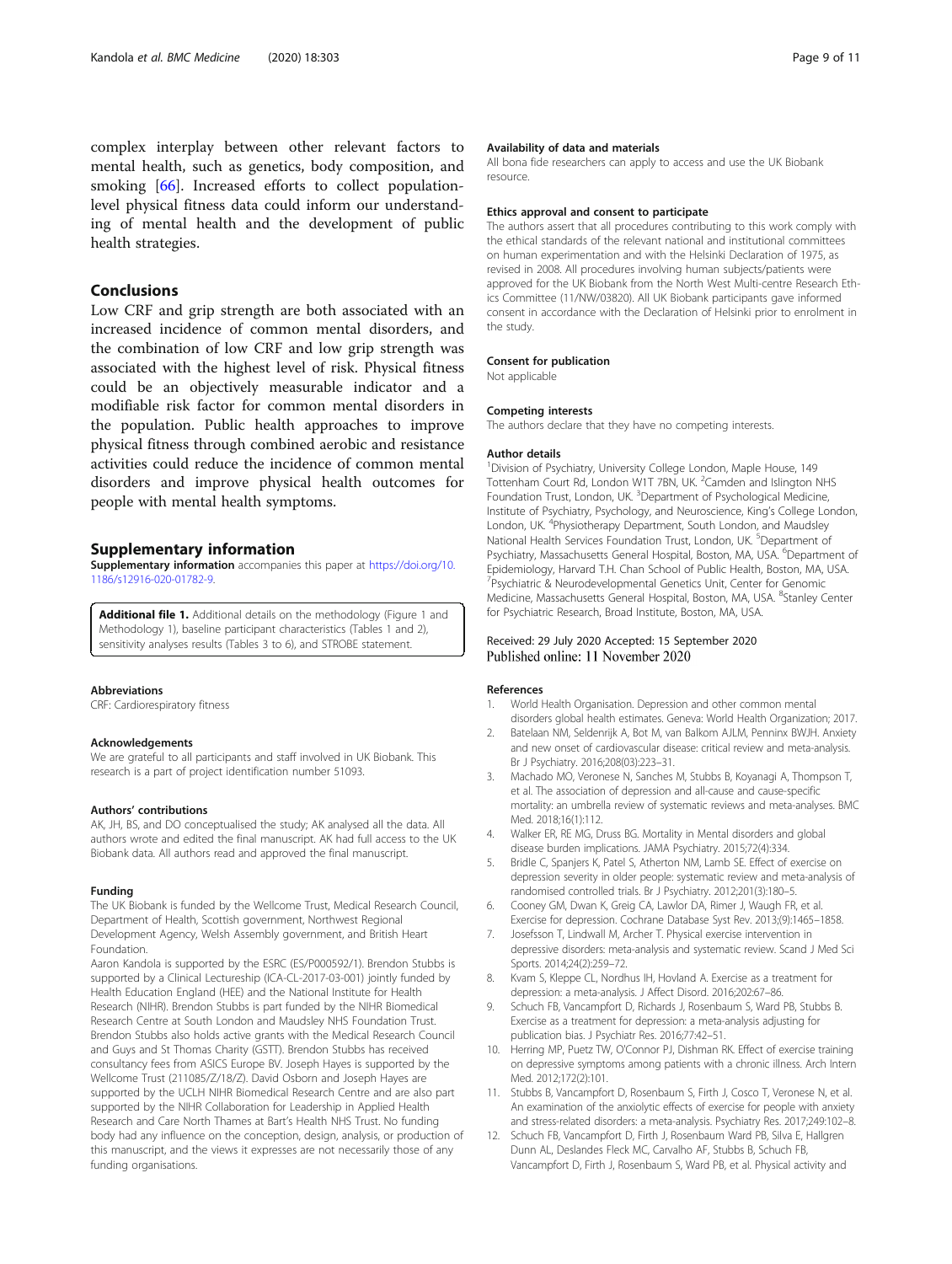<span id="page-9-0"></span>incident depression: a meta-analysis of prospective cohort studies. Am J Psychiatry. 2018;(in press)(7):631–48.

- 13. Schuch FB, Stubbs B, Meyer J, Heissel A, Zech P, Vancampfort D, Carvalho AF. Physical activity protects from incident anxiety: A meta-analysis of prospective cohort studies. Depression and anxiety. 2019;36(9):846–58.
- 14. McDowell CP, Dishman RK, Gordon BR, Herring MP. Physical activity and anxiety: a systematic review and meta-analysis of prospective cohort studies. Am J Prev Med. 2019;57(4):545–56.
- 15. Teychenne M, Costigan SA, Parker K. The association between sedentary behaviour and risk of anxiety: a systematic review. BMC Public Health. 2015; 15(1):513.
- 16. Teychenne M, Ball K, Salmon J. Sedentary behavior and depression among adults: a review. Int J Behav Med. 2010;17(4):246–54.
- 17. Prince SA, Adamo KB, Hamel M, Hardt J, Connor Gorber S, Tremblay M. A comparison of direct versus self-report measures for assessing physical activity in adults: a systematic review. Int J Behav Nutr Phys Act. 2008;5(1):56.
- 18. Carrick-Ranson G, Hastings JL, Bhella PS, Fujimoto N, Shibata S, Palmer MD, et al. The effect of lifelong exercise dose on cardiovascular function during exercise. J Appl Physiol. 2014;116(7):736–45.
- 19. Church TS, Earnest CP, Skinner JS, Blair SN. Effects of different doses of physical activity oncardiorespiratory fitness among sedentary, overweight or obese postmenopausal women with elevated blood pressure: a randomized controlled trial. J Am Med Assoc. 2007;297(19):2081–91.
- 20. Cooper R, Kuh D, Hardy R. Objectively measured physical capability levels and mortality: systematic review and meta-analysis. BMJ. 2010;341:639.
- 21. Ortega FB, Ruiz JR, Castillo MJ, Sjöström M. Physical fitness in childhood and adolescence: a powerful marker of health. Int J Obes. 2008;32:1–11.
- 22. Kodama S, Saito K, Tanaka S, Maki M, Yachi Y, Asumi M, et al. Cardiorespiratory fitness as a quantitative predictor of all-cause mortality and cardiovascular events in healthy men and women. JAMA. 2009;301(19):2024.
- 23. Lee D, Sui X, Artero EG, Lee I-M, Church TS, McAuley PA, et al. Long-term effects of changes in cardiorespiratory fitness and body mass index on all-cause and cardiovascular disease mortality in men. Circulation. 2011;124(23):2483–90.
- 24. Blair SN, Kampert JB, Kohl HW, Barlow CE, Macera CA, Paffenbarger RS, et al. Influences of cardiorespiratory fitness and other precursors on cardiovascular disease and all-cause mortality in men and women. JAMA. 1996;276(3):205.
- 25. Myers J, Kokkinos P, Chan K, Dandekar E, Yilmaz B, Nagare A, et al. Cardiorespiratory fitness and reclassification of risk for incidence of heart failure. Circ Hear Fail. 2017;10(6):e003780.
- 26. Volaklis KA, Halle M, Meisinger C. Muscular strength as a strong predictor of mortality: a narrative review. Eu J Intern Med. 2015;26:303–10.
- 27. Wu Y, Wang W, Liu T, Zhang D. Association of grip strength with risk of allcause mortality, cardiovascular diseases, and cancer in community-dwelling populations: a meta-analysis of prospective cohort studies. J Am Med Dir Assoc. 2017;18(6):551.e17–35.
- 28. Kandola A, Ashdown-Franks G, Stubbs B, Osborn DPJ, Hayes JF. The association between cardiorespiratory fitness and the incidence of common mental health disorders: a systematic review and meta-analysis. J Affect Disord. 2019;257:748–57.
- 29. Roberts HC, Denison HJ, Martin HJ, Patel HP, Syddall H, Cooper C, et al. A review of the measurement of grip strength in clinical and epidemiological studies: towards a standardised approach. 2011;.
- 30. Wind AE, Takken T, Helders PJM, Engelbert RHH. Is grip strength a predictor for total muscle strength in healthy children, adolescents, and young adults? Eur J Pediatr. 2010;169(3):281–7.
- 31. Aadahl M, Beyer N, Linneberg A, Thuesen BH, Jørgensen T. Grip strength and lower limb extension power in 19–72-year-old Danish men and women: The Health 2006 study. BMJ Open. 2011;1(2):e000192.
- 32. Ashdown-Franks G, Stubbs B, Koyanagi A, Schuch F, Firth J, Veronese N, et al. Handgrip strength and depression among 34,129 adults aged 50 years and older in six low- and middle-income countries. J Affect Disord. 2019; 243:448–54.
- 33. Han KM, Chang J, Yoon HK, Ko YH, Ham BJ, Kim YK, et al. Relationships between hand-grip strength, socioeconomic status, and depressive symptoms in community-dwelling older adults. J Affect Disord. 2019;252: 263–70.
- 34. Veronese N, Stubbs B, Trevisan C, Bolzetta F, De Rui M, Solmi M, et al. Poor physical performance predicts future onset of depression in elderly people: Progetto Veneto Anziani Longitudinal Study. Phys Ther. 2017;97(6):659–68.
- 35. Hamer M, Batty GD, Kivimaki M. Sarcopenic obesity and risk of new onset depressive symptoms in older adults: English Longitudinal Study of Ageing. Int J Obes. 2015;39(12):1717–20.
- 36. McDowell CP, Gordon BR, Herring MP. Sex-related differences in the association between grip strength and depression: results from the Irish Longitudinal Study on Ageing. Exp Gerontol. 2018;104:147–52.
- 37. Gordon BR, McDowell CP, Lyons M, Herring MP. Associations between grip strength and generalized anxiety disorder in older adults: results from the Irish longitudinal study on ageing. J Affect Disord. 2019;255:136–41.
- 38. Kessler RC, Gruber M, Hettema JM, Hwang I, Sampson N, Yonkers KA. Comorbid major depression and generalized anxiety disorders in the National Comorbidity Survey follow-up. Psychol Med. 2008;38(03):365–74.
- 39. Church TS, Blair SN, Cocreham S, Johannsen N, Johnson W, Kramer K, et al. Effects of aerobic and resistance training on hemoglobin A1c levels in patients with type 2 diabetes: a randomized controlled trial. JAMA. 2010; 304(20):2253–62.
- 40. AbouAssi H, Slentz CA, Mikus CR, Tanner CJ, Bateman LA, Willis LH, et al. The effects of aerobic, resistance, and combination training on insulin sensitivity and secretion in overweight adults from STRRIDE AT/RT: a randomized trial. J Appl Physiol. 2015;118(12):1474–82.
- 41. Ho SS, Dhaliwal SS, Hills AP, Pal S. The effect of 12 weeks of aerobic, resistance or combination exercise training on cardiovascular risk factors in the overweight and obese in a randomized trial. BMC Public Health. 2012; 12(1):704.
- 42. Villareal DT, Aguirre L, Gurney AB, Waters DL, Sinacore DR, Colombo E, et al. Aerobic or resistance exercise, or both, in dieting obese older adults. N Engl J Med. 2017;376(20):1943–55.
- 43. Åvitsland A, Leibinger E, Haugen T, Lerum Ø, Solberg RB, Kolle E, et al. The association between physical fitness and mental health in Norwegian adolescents. BMC Public Health. 2020;20(1):776.
- 44. Collins R. What makes UK Biobank special? Lancet. 2012;379(9822):1173–4.
- 45. Sudlow C, Gallacher J, Allen N, Beral V, Burton P, Danesh J, et al. UK Biobank: an open access resource for identifying the causes of a wide range of complex diseases of middle and old age. PLoS Med. 2015;12(3):e1001779.
- 46. Celis-Morales CA, Welsh P, Lyall DM, Steell L, Petermann F, Anderson J, et al. Associations of grip strength with cardiovascular, respiratory, and cancer outcomes and all cause mortality: prospective cohort study of half a million UK Biobank participants. BMJ. 2018;8:361.
- 47. Celis-Morales CA, Lyall DM, Anderson J, Iliodromiti S, Fan Y, Ntuk UE, Gill JM. The association between physical activity and risk of mortality is modulated by grip strength and cardiorespiratory fitness: evidence from 498 135 UK-Biobank participants. Eur Heart J. 2017;38(2):116–22.
- 48. Tanaka H, Monahan KD, Seals DR. Age-predicted maximal heart rate revisited. J Am Coll Cardiol. 2001;37(1):153–6.
- 49. Swain DP. Energy cost calculations for exercise prescription: An update. Sports Med. 2000;30:17–22.
- Kroenke K, Spitzer RL, Williams JBW. The PHQ-9: validity of a brief depression severity measure. J Gen Intern Med. 2001;16(9):606–13.
- 51. Löwe B, Wahl I, Rose M, Spitzer C, Glaesmer H, Wingenfeld K, et al. A 4-item measure of depression and anxiety: validation and standardization of the Patient Health Questionnaire-4 (PHQ-4) in the general population. J Affect Disord. 2010;122(1–2):86–95.
- 52. Spitzer RL, Kroenke K, Williams JBW, Löwe B. A brief measure for assessing generalized anxiety disorder: the GAD-7. Arch Intern Med. 2006;166(10): 1092–7.
- 53. Moriarty AS, Gilbody S, McMillan D, Manea L. Screening and case finding for major depressive disorder using the Patient Health Questionnaire (PHQ-9): a meta-analysis. Gen Hosp Psychiatry. 2015;37(6):567–76.
- 54. Plummer F, Manea L, Trepel D, McMillan D. Screening for anxiety disorders with the GAD-7 and GAD-2: a systematic review and diagnostic metaanalysis. Gen Hosp Psychiatry. 2016;39:24–31.
- 55. Haneuse S, VanderWeele TJ, Arterburn D. Using the E-value to assess the potential effect of unmeasured confounding in observational studies. JAMA. 2019;321(6):602–3.
- 56. VanderWeele TJ, Ding P. Sensitivity analysis in observational research: introducing the E-value. Ann Intern Med. 2017;167(4):268–74.
- 57. Medicine AC of S. ACSM's guidelines for exercise testing and prescription. Baltimore: Lippincott Williams & Wilkins; 2013.
- 58. Baumeister SE, Leitzmann MF, Bahls M, Dörr M, Schmid D, Schomerus G, et al. Associations of leisure-time and occupational physical activity and cardiorespiratory fitness with incident and recurrent major depressive